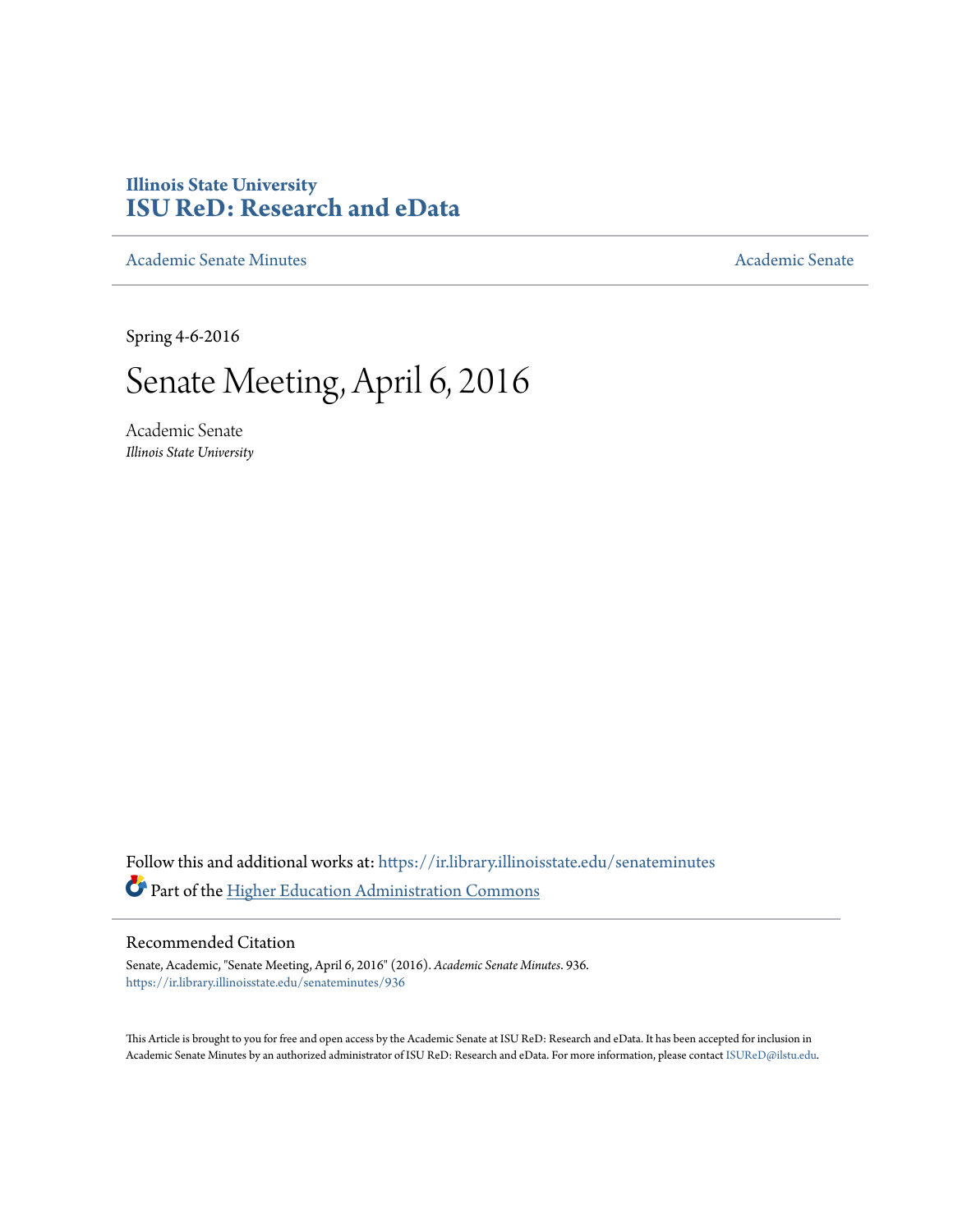#### **Academic Senate Minutes April 6, 2016 (Approved)**

#### *Call to Order*

Chairperson Kalter called the meeting to order.

#### *Roll Call*

Secretary Lonbom called the roll and declared a quorum.

#### *Chairperson's Remarks*

**Senator Kalter**: Thank you. And, I'm just going to make a very brief chairperson's remarks. Because we have a lot on the agenda tonight, if there are no objections, I may rearrange the agenda slightly just to make sure that the major items needing attention are attended to first, and also that we end by 8:30 tonight. So, the Withdrawal Policy and Economic Interest Disclosure Policy may be carried over to a later meeting since those two are not very urgent, but we'll see how it goes. And that's my remark, and we'll move on. Does anybody have any questions or objections to any of that? Alright, so we'll move on to Student Body President Remarks, and I believe these are the last.

**Senator Powers**: Yes and no. I'll be giving the new President's Remarks at the next meeting, but I'll still be at Senate. So this will be my final remarks for the Senate. This past week I attended IBHE SAC. The main discussion was, of course, the budget and Lobby Day. Lobby Day will be held April 20th, and hopefully multiple universities will be going to Springfield to lobby on behalf of students. And, lastly, the election results. This last week, the election results were made public, and I'd like to introduce the next Student Body President, Kyle Walsh, the next Vice President, Zach Schaab, and, lastly, the Chief of Staff, Mr. Alex Goldstein. The new Association will be taking office Monday, after passing the gavel this Sunday. And with that, I yield for questions.

**Senator Kalter:** Are there questions for Senator Powers? Senator Goldstein knows what a good chief of staff does. He stays anonymous by not having his nametag up. So, congratulations to about-to-be Senator Walsh, and I will say it has been a sincere pleasure to serve with you.

**Senator Powers**: Thank you. It has been the same.

#### *Administrators' Remarks*

#### ● *President Larry Dietz*

**Senator Dietz**: Thank you very much. I, too, will be brief. I want to say congratulations to Senator Powers on a successful year. We have appreciated your good and hard work, and your team. I also want to say congratulations to Kyle and his team. I look forward to working with all of you.

In terms of budget, it's kind of like Groundhog Day again. Not much has changed. I do go tomorrow to Springfield, and I'm meeting tomorrow with the Republican leadership, and also with the Chair of the Illinois Board of Higher Education and the Executive Director of Illinois Board of Higher Education, and I'll be representing all the public universities tomorrow at those meetings, so it's more informational and trying to get a sense of where they are headed right now. Also, going down again the following week on the 14th to appear before the Senate Appropriations Committee, so send good vibes to me that day if you would. It would be much appreciated. Also, I want to make an announcement about the Vice President for Student Affairs position. There will be an announcement tomorrow. We've offered, and the offer has been accepted, and the announcement will come out tomorrow. I want to say thank you for all that served on that search and screen committee. You did a wonderful job, and we're going to have a wonderful new Vice President for Student Affairs. I will bring that person to this meeting in the future, and the start date will be July 1, though, so it will be a little while.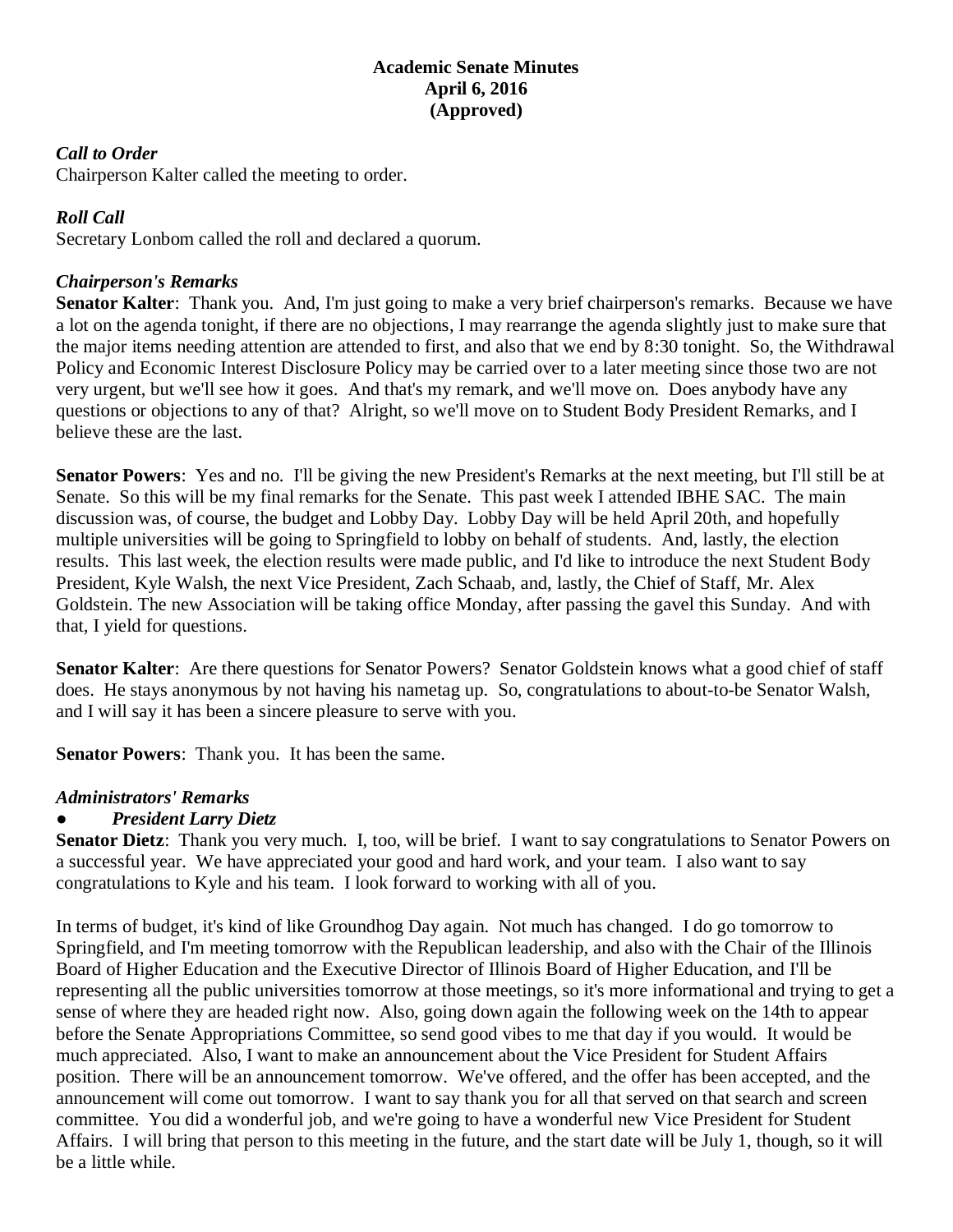This morning we had a Community Partners breakfast that we do every semester. We had about 150 people here, business leaders and public servants from throughout the community, and Professors Mohammadi and Beck made a terrific presentation today on the economic impact of Illinois State University in this community, and it was a great report. They did a wonderful job of putting all of that together, and the multiplier effect for the work that we do here and the budget that we have is about 1.5 in the overall surrounding communities. So the impact of Illinois State University on the surrounding communities is \$832 million, and that was a significant amount, and I wanted to thank the professors for putting that together, and we'll make that available to the legislators, and I'd be happy to make it available to this group, too, if you have an interest in seeing that. Thank you.

**Senator Winger**: Was that just the economic impact of the standing budget, or was that report on sort of the long-term impact of having a community that has a more highly educated workforce and a more innovative set of graduates out there creating new businesses?

**Senator Dietz**: It really was the impact of our budget on goods and services that are both prepared for the university and also purchased by individuals in the university, as well as those that are providing us the goods and services. So it's about grocery stores and restaurants, landlords, and all of that, but it does not include any special sporting events, or Homecoming, or anything of that nature. It's a relatively conservative report, and it's still an \$832 million impact, so the point that I'm making tomorrow with the Republican leaders, and I'll do the same next week, is that not only are we as a university impacted by this impasse on the budget, but the entire communities are impacted whenever we're not filling positions, other institutions are laying off and furloughing staff and faculty. We're not doing that, but when you do that, it impacts the entire community. It's not just a university issue.

**Senator Winger**: Thank you.

### ● *Provost Janet Krejci***:**

**Provost Krejci**: Thank you. My congratulations to Ryan Powers. It will be fabulous to have him as Student Board of Trustee, and also to Kyle Walsh. We are looking forward to his leadership, and the rest of the new electees. I also want to do some congratulations. We had Commitment to Diversity awards here in this room on Sunday, and we had some fabulous award winners, and I will just remind people, every year we do that, an amazing impact on our university. We've also had a special tribute in the last week where there is an honor society for transfer students that choose universities to be on the honor roll to providing the best transfer experience. There are 40 universities nationwide that get this honor, and Illinois State has been awarded this. The only other university in Illinois is DePaul University, and we will have quite a celebration on this in the coming weeks.

I also would like to identify that ACE – American Council on Education – along with the Department of Education has held a roundtable with presidents about diversity of campuses, and they've decided to also hold a roundtable to invite a selected group of people from universities across the country to meet in Washington DC on April 25th, and I've been invited, along with my designee, and asked to bring one faculty member, so Dr. Doris Houston will be representing us at the roundtable in Washington DC on April 25th, and given my own inability to be there, Dr. Sam Catanzaro will be there, so we will look forward to that information in the near future. I also would like to just say we have Latina Festiva on April 15th. The Spanish Club sponsors that. I'd like to spread the word. I told them I would, and that's going to be a lot of fun, and we can get you more information if you'd like.

The Associate Vice President for Research and Graduate Studies will be announced within the next week, we hope, and we will have a wonderful candidate to be filling that role. We have a verbal offer out and accepted, and we are excited about that. The Cross Chair, as you know, has been filled by Dr. Jen Friberg, and we're very excited about that. Some of you know that Dean Perry Schoon has been selected as an American Council of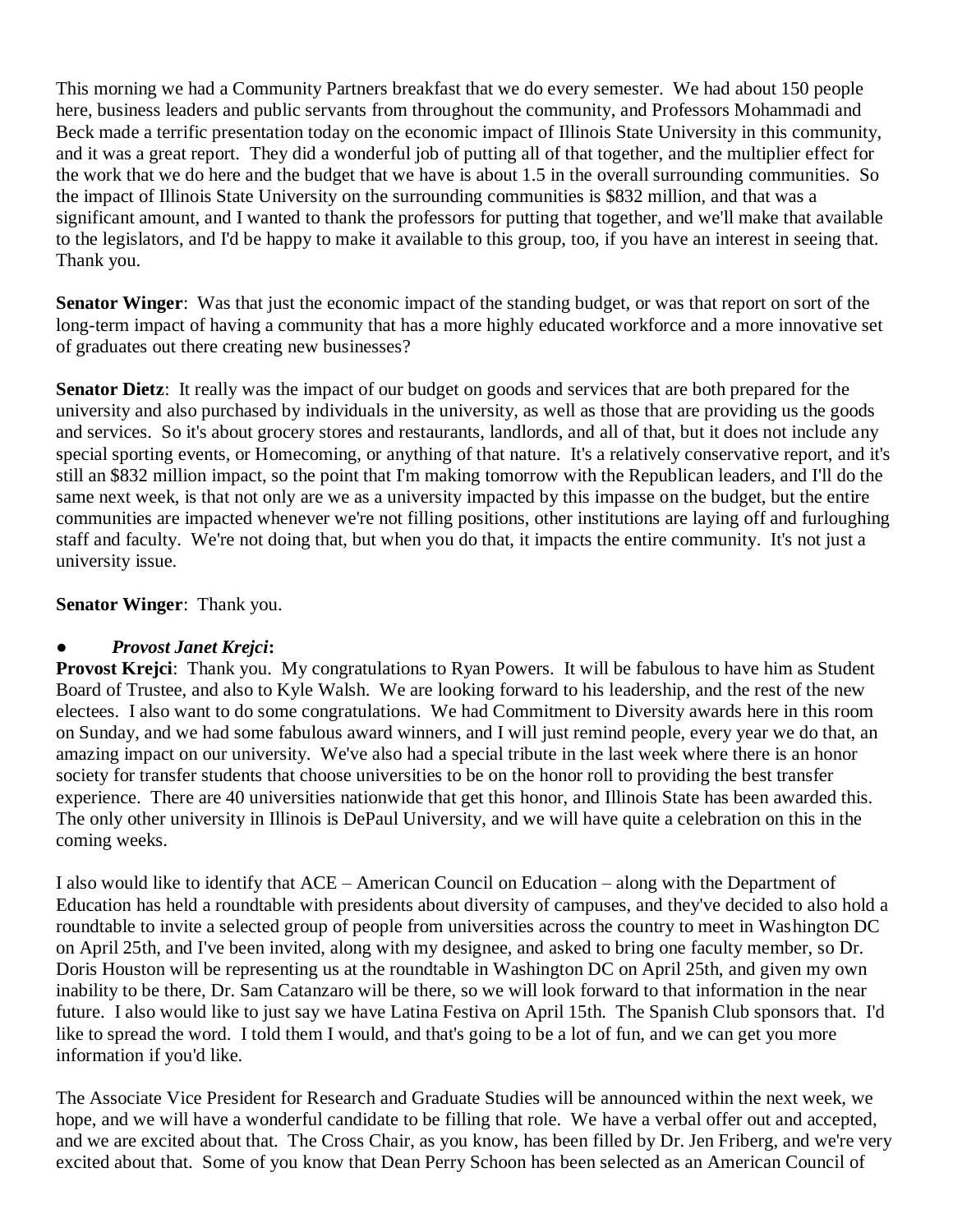Education Fellow, which means he will spend a residential year hosted by another campus, and spend the year studying higher education. I have been interviewing leadership in the College of Education, and we hope to name an acting dean within the next couple of weeks. I would also like to tell you that we kicked off the search for the Dean for the College of Applied Sciences and Technology, and met with their leadership group so that we can kick off that search starting late summer/early fall.

In terms of enrollment, we have some good news. Nearly 3000 new students have confirmed their enrollment by putting down a housing or enrollment deposit, and compared to last year, we have received 100 more housing applications to date than this time last year. That's fabulous news given the State. The average ACT of our students who have committed to us is up, an average of 23.9 versus 23.6 at this time last year. The Honors Programs is looking to have potentially over 500 students. This is a big draw in terms of where we're going. Diversity is also higher. So, just a reminder that we're registering students, students are visiting. Please welcome all of our students and parents on campus. That would be wonderful. Overall deposits for admits are still a little down. Housing is up, and the academic is down, but we're decreasing that gap, so all in all, we have very good news and, again, I want to thank all of you for welcoming students to making this place as great as it is to have the kind of stats we continue to have. A reminder, the Research Symposium is Friday, 9:00-3:00 in the Brown Ballroom, and with that, I'll cede for questions.

#### ● *Vice President of Student Affairs Brent Paterson*

**Senator Kalter**: Vice President Paterson had to be out of town today.

#### *Vice President of Finance and Planning Greg Alt*

**Senator Alt**: Thank you, Senator Kalter. I have three items to comment on tonight. First is the request that you put in that I provide a brief comment on the Administrative Technologies communication last week related to an increase in emails sent from ISU being blocked or blacklisted by certain sites. And the gist of that communication was to make users aware that there is an increasing use of university user IDs to generate nuisance emails, and this is resulting in certain websites blacklisting the source of that email. So, I think why it was scaled up a little bit to cause the announcement last week with these increased phone calls is because State Farm was one of those sites, and OSF. This is nothing really new. We've had this kind of thing as people's user IDs, as in this case, passwords get compromised. That enables these nuisance emails to be sent out, and so a lot of these places will automatically block that. If it happens – and I think the communication explained that – you should contact Administrative Technologies so that they can then be aware of that, and they can get the site re-established. But it's just an increasing problem with particularly these more and more sophisticated phishing scams, which are now more successful in acquiring user ID and passwords, and so we're going to do some things to try to help mitigate that. One, is we're going to try to retire some of these old email systems where some of this information exists, and retire some of that. But also, we are beginning to plan for a campus-wide password reset. That will probably begin administratively in the summer, and then go into the fall to help offset some of that.

Second item is to update you on the extended search for the Associate Vice President for Administrative Technologies and Chief Technology Officer. As you know, our first search concluded in our preferred candidate not accepting our offer due to personal reasons more than anything, so we've extended that search. It's well on its way. We're in the phone interview stage, and our goal is still to try to complete that search for that position by the end of the semester. And, finally, of particular interest to our student senators, perhaps, is that after our continuing recent upgrades, our network capacity in the residence halls has now increased tenfold, and effectively relieving the spotty network performance that was reported previously by some residents. Cardinal Court networking upgrades were scheduled for this summer, and now two-thirds of the campus has received upgraded wireless networking, with the project scheduled to be complete by December 2016. Glad to answer any questions.

**Senator Shurhay**: Are there going to be any upgrades going to Tri Towers over the summer at all?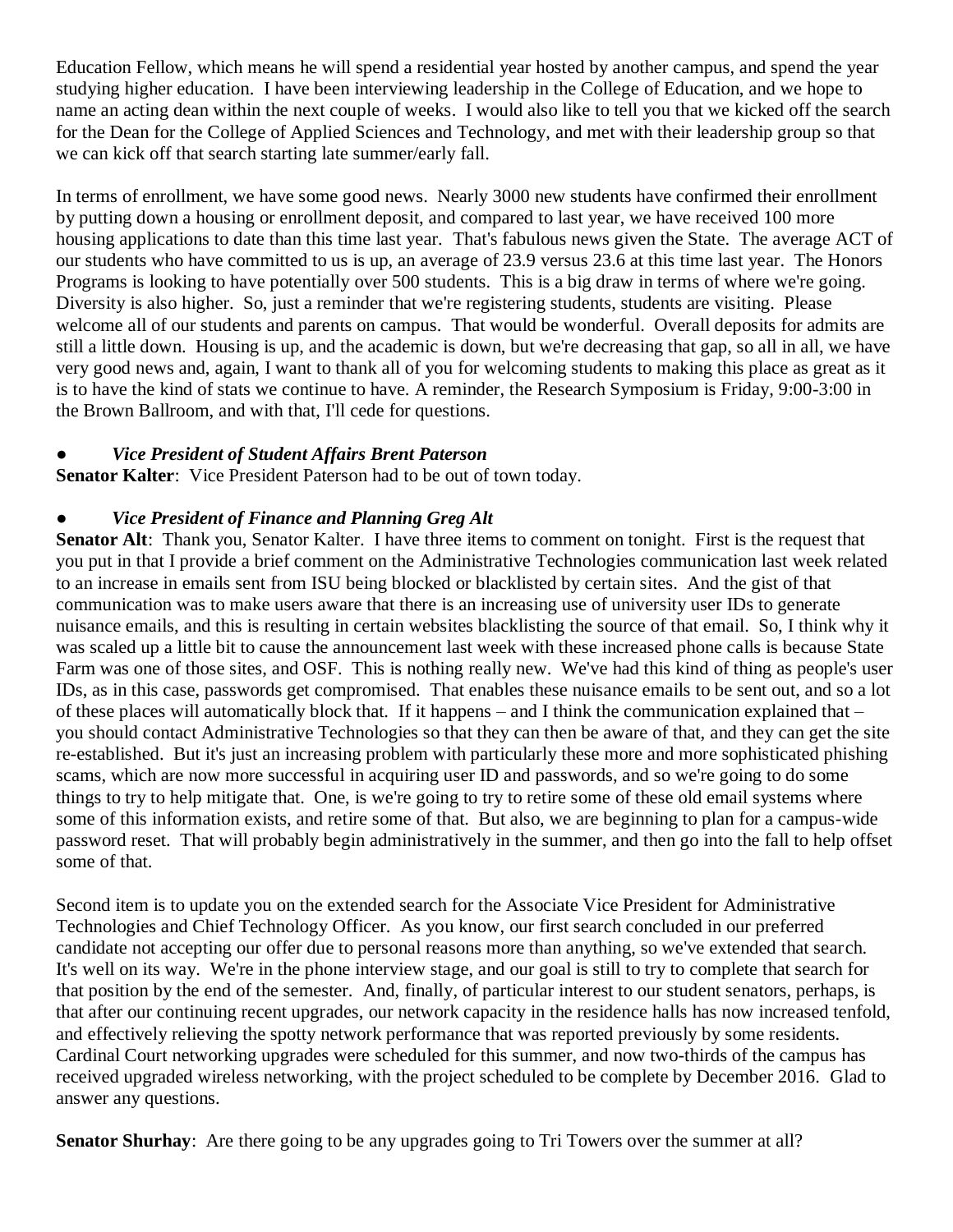**Senator Alt**: There are, and that will be the completion of it. I think they've even begun, but yes, Tri Towers will be upgraded. We did Watterson over the holiday break. I think maybe Manchester-Hewitt, and then Tri Towers will be upgraded.

**Senator Alcorn**: When you say "retiring old email," does that mean that will be ending Redbirdmail for faculty and staff as well?

**Senator Alt**: Eventually, we're going to migrate the whole campus to Microsoft 365.

**Senator Alcorn:** Right. I was just wondering when that is coming?

**Senator Alt**: There's a plan to rolling that out. But that's not our primary goal. We actually have some very old email server systems of some legacy things, particularly that really should not be used, but some people are still using. We need to start retiring some of those because there's just too much availability of IDs and passwords, but eventually the campus-wide plan, which students have already had implemented, is to go to Microsoft 365.

**Senator Kalter**: Thanks very much for getting the information on that one email that got sent out about the blocking and the phishing scams and all that. Senator Alcorn, I just saw Senator Gizzi in the hallway, who is on the task force for migrating to 365, and he said they were looking at possibly starting the tech folks onto it sort of now-ish, and then starting faculty/staff rolling into it in the summer into early fall. So, I don't know whether that will stay stable, but that was about an hour ago.

#### *Action Items:*

#### *03.07.16.01 Mennonite College of Nursing Bylaws-Markup (Senator Crowley/Rules Committee) 03.07.16.02 Mennonite College of Nursing Bylaws-Clean Copy*

**Senator Kalter**: We'll move onto our action items, and first is Mennonite College of Nursing Bylaws. And I'll pass that over to Senator Crowley.

**Senator Crowley**: Thank you very, very much. The Rules Committee is delighted to recommend approval of the Mennonite Bylaw revisions. The Mennonite College of Nursing has increased representation on committees, reorganized, and updated their bylaws, and our colleagues from Mennonite are here to answer any questions that our Senate has for them.

**Senator Kalter:** And Senator Crowley, are you formally putting the motion on the floor?

**Senator Crowley**: I formally put the motion on the floor. Thank you.

**Senator Kalter**: Excellent. We don't need a second because that comes from a committee. Do we have any questions or any debate? I had a feeling not, so all in favor then of passage of the revised Mennonite College of Nursing Bylaws please signify by saying aye.

The action was unanimously approved.

**Senator Kalter**: And, we usually don't invite guests to say nothing, but in this case I think it's sort of a good thing, right? So, thanks very much for being here, and congratulations on your new bylaws.

### *Information Items:*

### *03.03.16.02 Intellectual Property Policy (Faculty Affairs Committee)*

**Senator Kalter**: We're going to skip over our next two action items to go first to the information item on the Intellectual Property Policy, and I'll ask our guest to come to the table: Cory Abernathy and Alice Maginnis.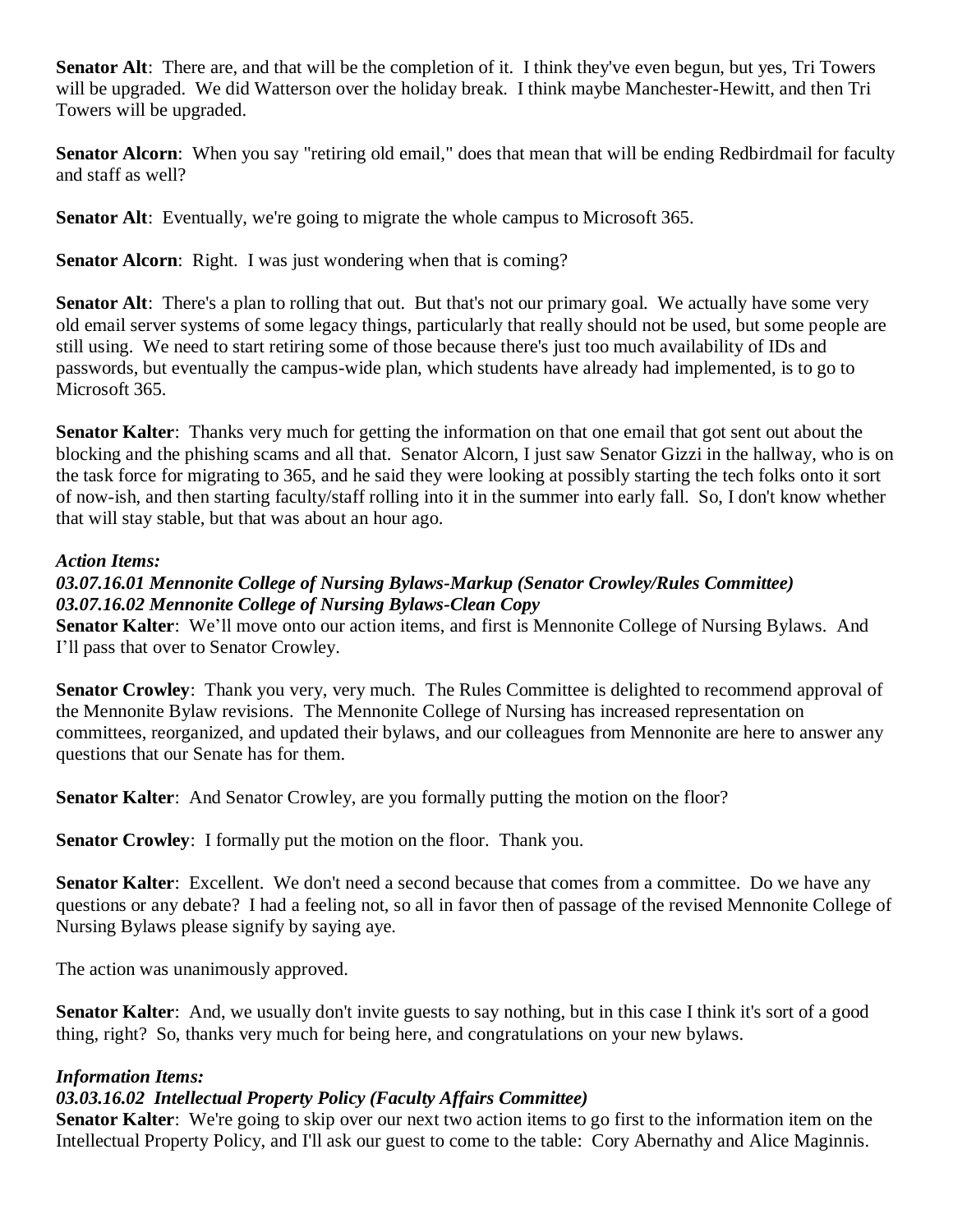Cory, you're going to have to remind me of your exact title, because I don't have it memorized, and Alice Maginnis is one of our University Counsel.

**Cory Abernathy**: I'm the Intellectual Property and the Export Control Officer.

**Senator Kalter**: Thank you. And then of course we've got John Baur, the interim AVP for Research and Graduate Studies, and then sitting next to them is the Chair of the Faculty Affairs Committee, so I'll actually pitch that first to Senator Rich.

**Senator Rich**: So, I'll just start by introducing our guests as a whole, here. Again, this is the second information session on this because of its complexity and importance, I believe. But, our guests, again, Alice Maginnis, Associate University Counsel, Cory Abernathy, Intellectual Property and Export Control Officer. I'll mention Jason Wagoner, Director for Research and Sponsor Programs is involved in a lot of these discussions as well. And then, John Baur, Associate Vice President for Research and Graduate Studies, and I think John has some introductory comments to tonight's discussion.

**Senator Baur**: First of all, I want to thank everybody for submitting the questions last time and through the survey. In the interest of trying to address those not in person – all of them – we did spend some time writing up some answers to the questions, which hopefully was distributed to everybody and you have a copy of those. A couple of things I wanted to just mention about that. There were a couple, clearly from the comments, some misunderstandings of our intention in the policy, especially with the student IP. Our intention for the student IP was definitely to pretty much make it much more favorable to the students, and not at all claim any sort of ownership of student IP. I think Alice will say a little bit about that. But also, one of the other points of confusion seems to be copyright versus patent as well, which Alice will address since it's a little bit more technical as well. The idea of the policy is to set, basically, the ground rules for intellectual property, both in copyrights and patents, at the University. The intent when we were drafting it was to try to make it a little bit more on the faculty-friendly side. As we surveyed different policies, and if you look at the summary sheet as well, there's a wide range of ownership for copyright, patents, and different ways students are handled, and we tried to make it very favorable for the faculty and students. Anyway, Alice is going to give a brief summary of the ground rules and the new policy.

**Alice Maginnis**: Good evening, everyone. I won't take up too much of your time, but we thought, given some of the questions that were included in the written comments from the prior week's session, we thought it might be helpful to kind of go over what I'm calling the default rules of the road, in terms of IP, and thought that might be a helpful frame to help folks understand how the policy is organized, and some of the intent behind some of the changes. So, as John mentioned, IP at its 30,000 foot level really deals with three general categories. Copyrights, and that can be things that you write, things that you create. Movies, for example, are subject to copyright. The second general category relates to patents, and that really relates to innovations and inventions. It's the legal mechanism that kind of controls those types of developments. And then the third category is trademark. That's not particularly relevant with respect to the IP policy. So, with that kind of overarching umbrella of what IP is, the IP policy as it currently stands, as well as the draft IP policy that has been circulated for consideration, really tries to establish the broad rules of the road for how ownership interest with respect to intellectual property created by members of the University community, staff, how that's managed at a broad level on the campus.

So, I think the first thing to understand is with respect to copyright. The definition that I think you guys have all seen is called the Traditional Academic Copyrightable Work definition. It's a bit of a mouthful, but that's a holdover from the current IP policy, and it's really intended to honor the longstanding tradition within higher education that faculty control the types of work that fall within that category. And it's a really broad category. It covers pretty much everything from course materials to scholarly journals to works of art. Basically, anything that could be copyrightable for what we would call a traditional academic purpose, the ownership of those works under the policy is reserved to the faculty or the creators of those works.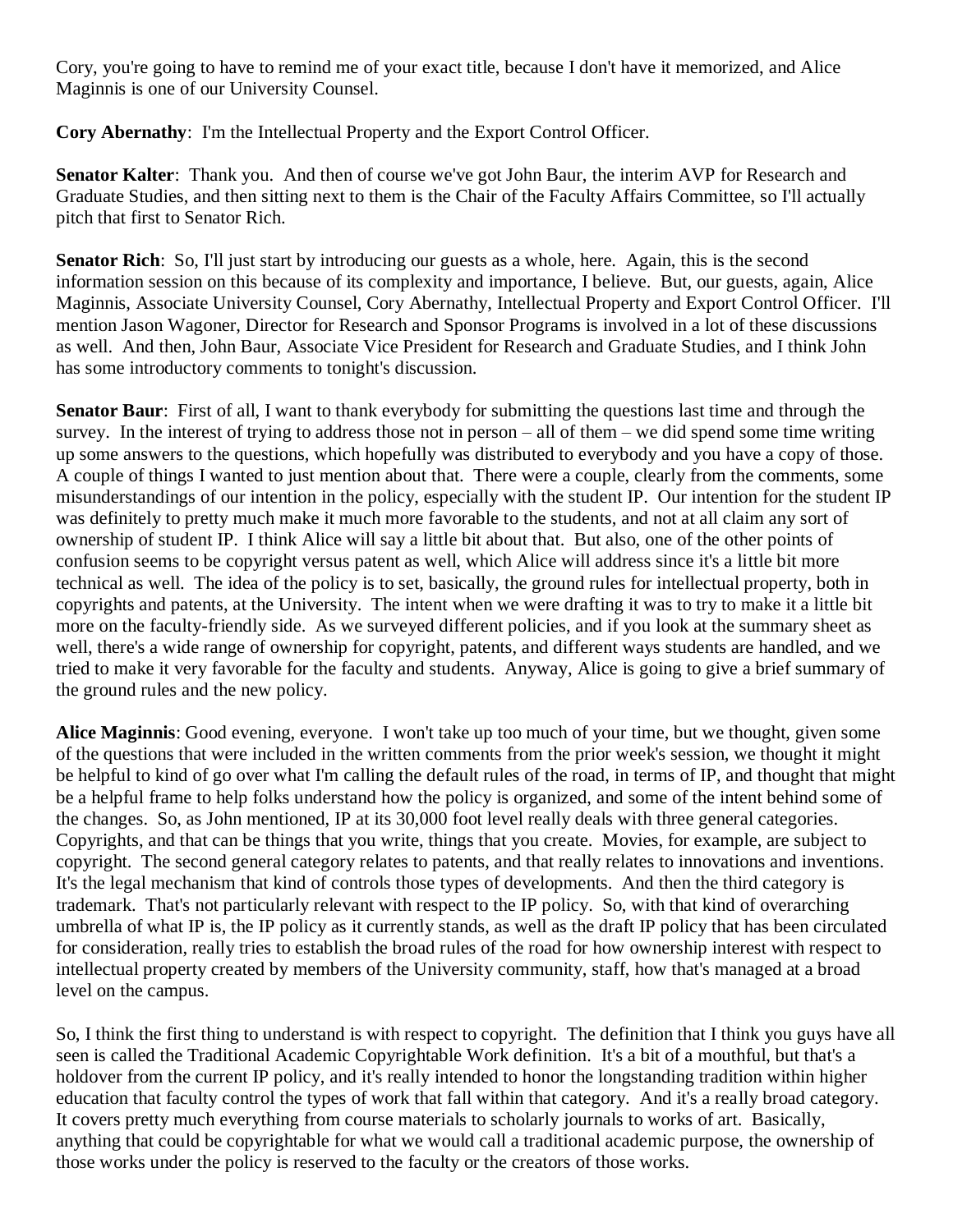The second area relates to students. So, the default rule under the current IP policy for students, as well as the proposed draft policy, really is that the University claims no rights with respect to student works. Anything that a student creates in the course of an actual academic class, or if they create things on their own with groups of students, those are the students' works. The current IP policy has one kind of limited use right, and that relates to the area of thesis and dissertation, and there's a limited right to request a copy of the thesis or dissertation be stored for archival purposes. So, some of the questions that came up related to entrepreneurial activities that students might engage in, and whether or not the university would have any rights. I know there are activities around campus that are designed to really facilitate student entrepreneurial activities, and again, the intent of the policy there is that the University would not have any ownership rights. Those would be held by the students, managed by the students, and even where there would be specific resources devoted to students' entrepreneurial activities, like resources for an RSO. In those scenarios, the rights would still be held by the students.

The third big category of ownership rights is really where the circumstances that would lead to the creation of an ownership right for the University. So, the University would get ownership rights in a couple of ways. The first way is really as a work-for-hire. That would be where the University requests that a particular work be created. So, if my boss wanted to hire me to write an intro to IP, for example, and that was part of my job, and I wrote that, that would be created as a work-for-hire, and the University would have ownership rights to that. So, just contrast that to the traditional academic copyrightable work category, and, basically, everything that is expressly commissioned and under the draft policy would have to be in a written agreement, would be the University. Everything else reserved to the faculty in terms of copyrightable works. A couple other scenarios where the University would have ownership rights, and that would be where there would be substantial use of University resources, where there might be a sponsored research agreement in play, or for patentable works.

I hope that at least gives some backdrop of the area of what we're talking about and how it's classified under the policy, and at least the intent behind some of the changes.

**Senator Kalter**: Thanks you. And, Cory, did you have anything that you wanted to add?

**Mr. Abernathy**: Yes. I really just wanted to mention, this proposed revision is intended to be a clarification. We're trying to clarify the old policy, clear up some gray areas, but really it tends to be a creator-inventorfriendly policy as compared to similar institutions in the state, and that's what we're trying to do here.

**Senator Baur**: Can I just add one more thing? I did want to address the question about the royalty distribution and the idea behind the University getting a fraction of the royalties is that it gets reinvested in the academic enterprise, essentially. So when we were doing our research on the other policies, we looked at the different universities' distributions, and I think in our first draft policy we put a split of 65% university, 35% creator or inventor. That was somewhat in the middle of the road as far as the different policies that we looked at, but after looking at the comments, we are suggesting that we change that to 40/60, so 40% for the inventor, 60% for the university, which is still within the range of most policies, and probably in the tail end of the inventorfriendly side of the range.

**Senator Kalter**: Thank you. We appreciate that, by the way. We also appreciate the enormous amount of work that has gone into this policy over, I think, at least two years, if not more. And also, thank you very much for the printout answering the collected questions, because that was extremely helpful to have that prior to this meeting, so everyone can read through that, and we can kind of have the discussion on other things that might come up.

**Senator Rich**: Just a quick addition. I want to note that the Faculty Affairs Committee both prior to forwarding and endorsing the policy, and even tonight in our meeting review, had significant question and answer sessions with these folks. It may be helpful to think in terms of what should I compare this to? Three things to compare it to – one is the legal default were there no university policy. Second is the current policy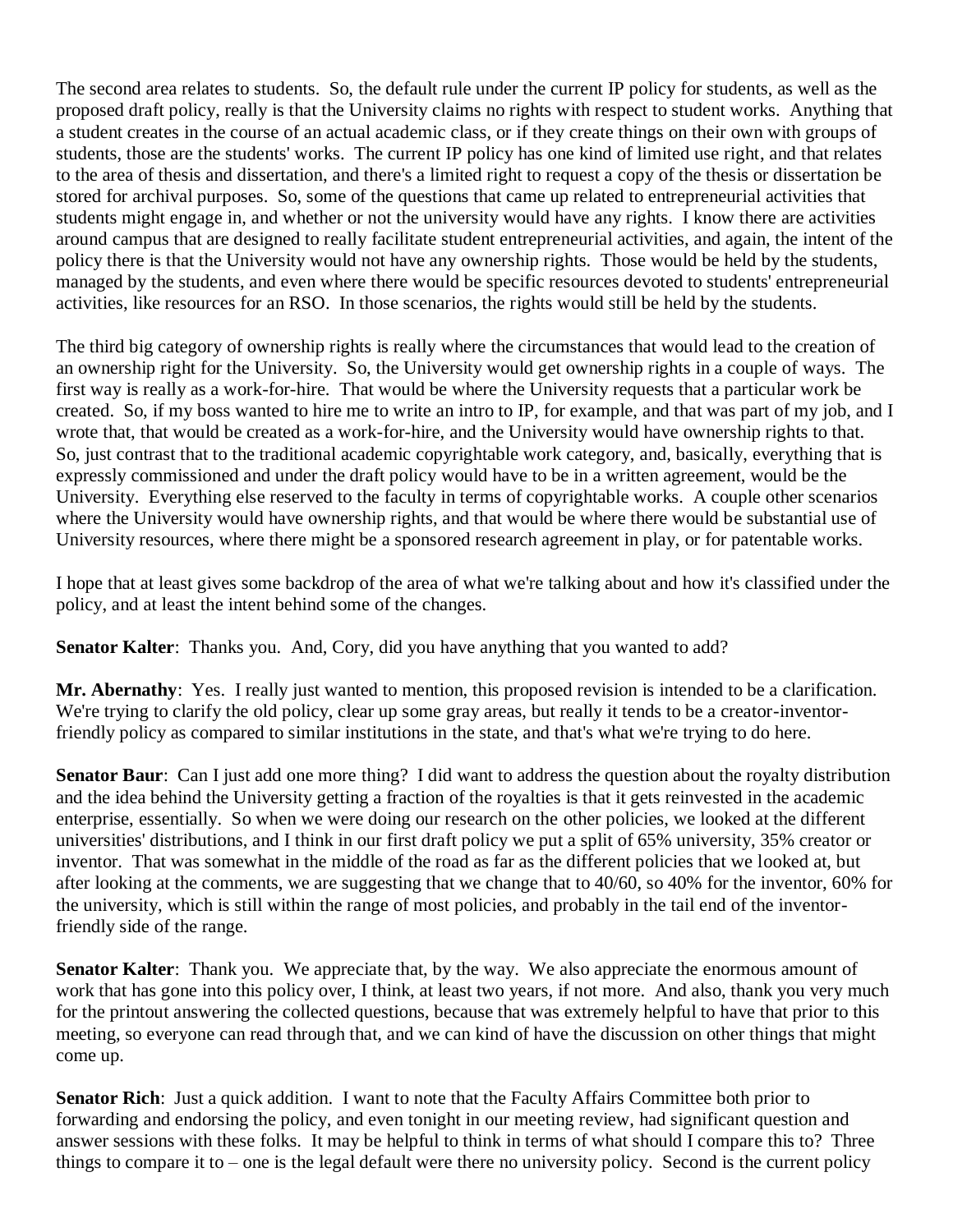that is currently three decades old at this institution, and three decades ago this was a very different institution. Third, as John has pointed out, other institutions, and there has been significant review of other institutions. So, the new policy is an important update. There is a lot less unsaid, and that which is unsaid falls within legal default. So, less unsaid can be good, and in this case, I think it's fair to say that it is relative to those comparisons, creator-friendly, student-friendly, and for the University, resource-allocation smart. And with that, I'm happy to have a great discussion tonight.

**Senator Kalter**: Great. So, last time we stopped with questions at the end of Section 3, so what I thought I would do is start the questions, find out first if there were questions on Section 4, then go to Section 5, and then just go back to overall questions if there are any. So, let's turn to Section 4. Section 4 is about administration. Are there any questions about that section?

**Senator Hoelscher**: This falls under 4.5 Revenue Distribution. I think you've already answered this question, but, basically, you're suggesting moving that to a 40/60? And the basis behind that is a lot of research, and that falls a little to the inventor's side of middle of the road?

**Senator Baur**: I would say it falls very far to the inventor's side of the institutions, and I surveyed all of them in the state as well, in addition to these, and it's very far to the inventor's side for all the state institutions as well.

**Senator Hoelscher**: And I'm guessing…I've had long conversations with Cory as well, and that comes along with significant help from the University would be my guess?

**Senator Baur**: Yes. This distribution would only occur once the invention was patented and there were a lot of costs incurred and development and licensing and all that.

**Senator Rich**: Yes. Additional comment to Senator Hoelscher's question. So, one, it's important when comparing to other university policies that you read very carefully the fine print. Many of those declare a certain percentage in the 35/65 range, until it crosses a million, and then the university starts getting more and more and more, and that's not the case here. This is unconditionally 40/60 straight through. There's also usually, in many cases, I'll just mention Northwestern takes 20% off the top before you hit the 35/65, so it's a 27% creator, despite seeing a 35%. It's not. And so this is much more simple, much more transparent, and much more consistent throughout. The other thing I'd point out is that revenue distribution is a default. If you're a creative faculty member, and you see something coming ahead down the road a couple years, and you would like the University to be a partner in investing resources, perhaps release time. I mentioned the situation of having a brother-in-law as a patent lawyer that you're willing to donate time to the University. Whatever set of conditions, you can enter into a contract – negotiate a contract – with the University, and this 60/40 is a default in lieu of contract. So, this is when you don't have that. So if you, ahead of time, want to discuss with the University what's coming down the road, predisclose and have that discussion, the University is happy to do that, and I think it would be in all parties' interest to predisclose as early as possible under those circumstances.

**Senator Kalter**: Other questions about Section 4? I just have one that came up under another section, but I'll bring it up here because it applied to a couple of different sections. I think I started to understand after reading the response about the difference between the IP Committee and why there wouldn't be a logic to an appeal to the Academic Freedom Committee, and I'm wondering if you can sort of articulate that rationale verbally, because not being somebody who will ever probably patent anything, it doesn't really apply to me, and I'm just trying to wrap my mind around the difference between the terms that we're talking about.

**Senator Baur**: Sure. So, you're right. The only time this would likely come into play is for a patentable invention because the copyrights is either owned by the faculty or there's a written agreement. So, in the case of patents, our position would be that the ownership is set by the policy. The decision about whether to move forward and invest resources into proceeding towards a patent is a fiscal decision and, therefore, there's not an academic freedom issue with deciding whether to invest the resources in protecting the technology or whatever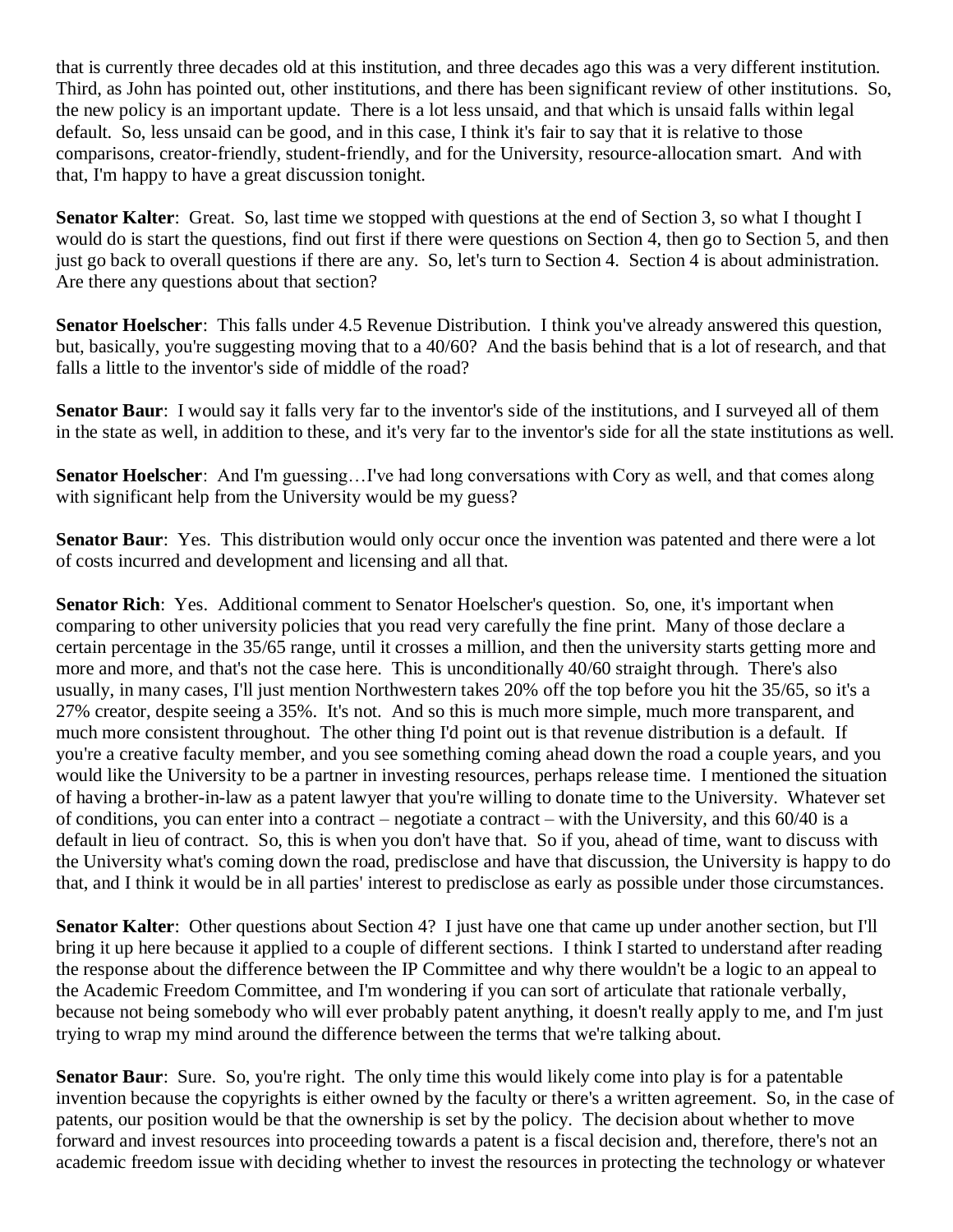the patentable invention is. So it should be more of a fiscal line than academic freedom line of appeal, and so we do include the IP Committee in the decision, and then the appeal process, I believe, is a shared governance body, which is four Senators appointed from the Academic Senate. But then the ultimate appeal would be to the Provost who is the person financially responsible for investing resources in Academic Affairs. So, from our perspective, we don't foresee that these types of decisions are academic freedom types of issues. It's more whether to invest the resources or not.

**Senator Kalter**: So, in a sense, who owns the intellectual property is determined somewhere else. Specifically, you're saying it's determined in the policy. Or, if you think that there's a problem there, you might hire a lawyer, or you might do something else. You might go to AFEGC in those circumstances, but in this circumstance, the IP Committee is actually not determining whether you own it, but whether the University is going to actually spend its resources to try to develop it?

**Senator Baur:** Right. The IP Committee makes a recommendation to the Associate Vice President for Research. Right.

**Senator Kalter**: Are there further questions on Section 4? If not, let's move on to Section 5, which is Commercialization. Any questions about the commercialization? And this includes the revenue distribution section.

**Senator Daddario**: I think this might relate to the issue of disclosure. It might actually just be tangential, but I was going to ask it later, anyway. Would this policy have a link to the patents that the University holds, and is it an issue to make public the patents that the University holds, so that the general public can see what those patents are?

**Ms. Maginnis**: Well, I think we wouldn't put a link necessarily in the policy, but that's definitely something that could be added to the RSP page. And those are publically available. You can do a search on the U.S. Patent Trademark Office for Illinois State University, and they will come up.

**Senator Kalter**: Let's open it up to any other questions for anything in the policy at all.

**Senator Mogbogu**: How many for Subsection 2.9? It says a limited number of copies. How many exactly?

**Senator Baur**: Well, the current practice is – at least in my field – the department retains a copy in the office, and the library has a copy, and I believe the graduate school keeps a copy. My estimation is that there is only a handful. Three or four, five copies at most. That's the current practice, but I would assume it varies by discipline, and some other people might know.

**Senator Mogbogu:** Isn't that very little? Isn't that small in number?

**Ms. Maginnis**: I think the current practice, there's the reservation for archival use where you would actually physically deposit a copy of your dissertation, but I think the grad school practice is also to have those dissertations and theses available by the online ProQuest service, and so that's how they would be made available to a larger audience.

**Senator Mogbogu**: The United States Copyright Act, does it say anything about using material outside America?

**Ms. Maginnis**: The U.S. Copyright Act would really just govern copyrights within the U.S., and so any international copyrights, they might be very similar provisions, but they're not going to be identical.

**Senator Mogbogu**: Would it be a violation to use it elsewhere other than the United States?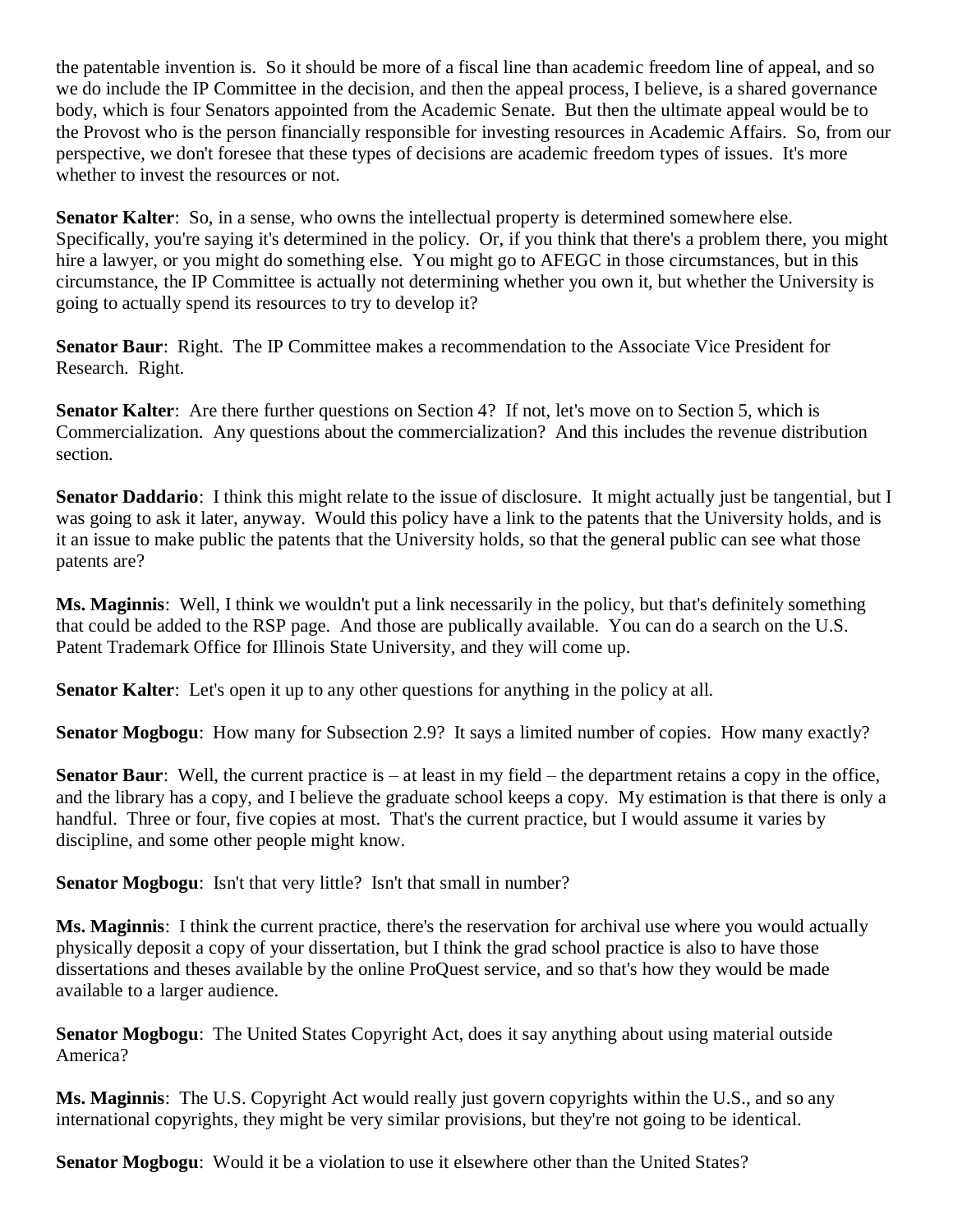**Ms. Maginnis**: It really depends on the law of the land where you would want to use it.

**Senator Troxel**: Well, I was just clarifying the physical versus electronic issue. I don't believe the graduate school requires physical copies anymore, nor does the library.

**Ms. Maginnis**: Thanks for the clarification.

**Senator Baur**: Yes, I have dated information, sorry.

**Senator Troxel**: So, I wonder what that does to that sentence? I mean, there's always a case where a department or another entity could request a physical copy, but is it clear enough whatever form that is? And it would cover creative works as well, frankly, but not just texts.

**Ms. Maginnis**: I think we went with the existing language because a limited number of copies we thought could encompass both physical and electronic, so the medium wasn't specified.

**Senator Kalter:** I have recently done a search and did find some electronic copies of theses for our department, but maybe you're saying that they stopped doing that at some point? Putting it up on electronic theses and dissertation database. Not the Michigan one, but the ISU one?

**Senator Troxel**: No. It absolutely is electronic, and I'm saying it's only electronic now.

**Senator Kalter**: Oh, I see what you're saying.

**Senator Ellerton**: One aspect that's worth noting is that the graduate school now requires students submitting theses to make sure that any diagrams or any photographs, etc. that are included in dissertations must have copyright approval before they're submitted because of that availability electronically, etc., and to avoid infringement of copyright. So, I don't know that that is widely known, but I think whether there needs to be a link in our document about copyright related to the submission of theses, for example, just a link to that may be worth considering.

**Senator Daddario**: A related question based on Senator Troxel's comments. When this is brought forth as an action item, will there be a stipulation given the continual change of technology that this policy be reviewed every so often?

**Senator Kalter**: Right now, our default usually on academic area policies is every five years. Are you asking for something more frequent than that, Senator Daddario?

**Senator Daddario**: It seems like it would be a good idea to have somebody review it more often than five years. I know it's a lot of work, but given all the changes with technology, we could see a huge advance in a very short period of time, and then what now seems like 30 years, but five years might be soon a really long time.

**Senator Rich**: It certainly would be the committee's view that it is advisable to keep this current, and certainly better than three decades, and five is a vast improvement, and if there's need to make, say, specific revisions in the interim, then I'm sure that we'll be so advised by the administrators involved. I'd agree.

**Ms. Maginnis**: And I guess I would just add that one of the key principles in this particular draft was to try to keep flexibility open and available as an option, so that as new media and forms and law evolve, we can always address that through a contractual process.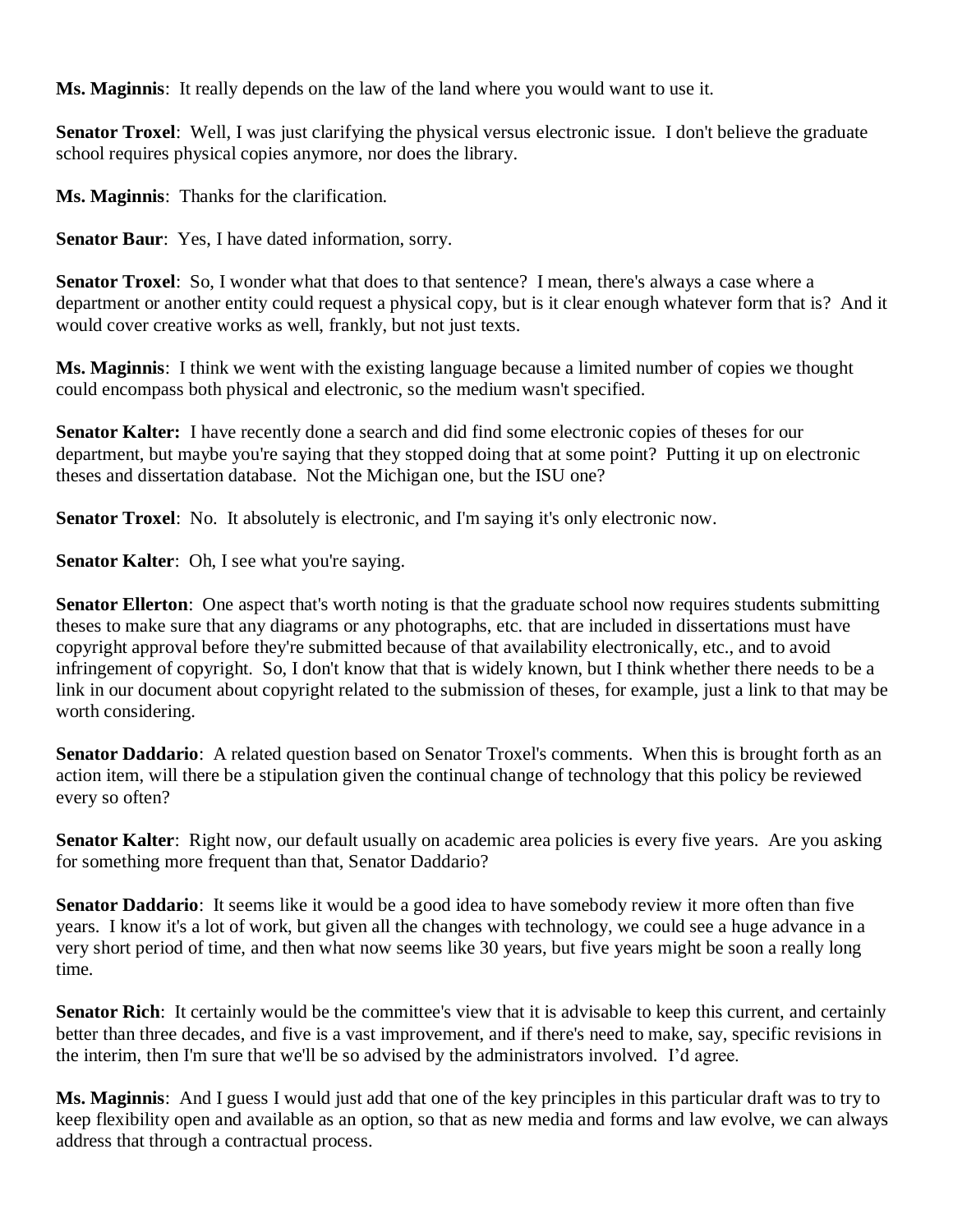**Senator Cox**: As a primary investigator on an IRB protocol, I, at times, help a student gather data and go through that entire process, and that work is included in the student's thesis. Do I need the student's written permission for me to further develop or to specify that IRB protocol in a different way? The data that's gathered, can I use that in which I've had a hand in helping create?

**Ms. Maginnis**: So, this kind of gets into the issue of who owns what, and in the scenario you're talking about, there's both copyright at play as well as potentially patentable works. So, one of the things that we would actually have proposed in the response document we sent was to add some language to the policy to deal with joint ownership scenarios where there might be common co-ownership between a faculty advisor and a grad student. I would say, and under current law, if the grad student was writing something that might impact your intellectual property rights, there might be permission required, and vice versa as well. Does that answer the question?

**Senator Cox**: I still need written permission from the student then in order to further carry out an investigation that we both started?

**Ms. Maginnis**: It depends also on the difference between what is subject to copyright and what is subject to patent. The idea can't be copyrighted, so then you would turn to patent law to determine who is the inventor of the potential idea, and then the patent law would kind of resolve the ownership rights as inventors under that scheme.

**Senator Baur**: I've give you my perspective, and she'll probably correct me, but the table in a thesis, for example, would be copyrighted, so the physical layout and the way it's presented is copyrighted. So if you were to take that and paste it into a paper you wanted to use, that would be a copyright issue, but using the data to work it up in different ways and use it to develop a different graph or different chart that is showing something else, that's not, I believe, covered by copyright. Copyright is the physical presentation in the thesis.

**Senator Cox:** So, interview data, for example, is not copyrighted?

**Ms. Maginnis**: Right. And we haven't even gotten into the issue of fair use.

**Senator Mogbogu**: So, after thesis material has been produced, how long does it take to still secure copyright for it? Do you have to secure it before or after?

**Ms. Maginnis**: Actually, one of the good things about the U.S. Copyright Act is that you don't actually have to do anything to secure it. Simply by authoring work, that creates the copyright in and of itself. So if I write notes on my paper, I hold the copyrights to the notes on the paper. There is a way that you can register your copyright with the U.S. Copyright Office, and if you just google the Copyright Office, they have a pretty good FAQ on timelines for how long that process works.

**Senator Baur**: A comment page in a thesis is a copyright page. If you have that, you're stating the copyright, but even if you don't have it in there, the material is still copyrighted by you.

**Senator Daddario**: One more. Online courses created through a program like the DART program, for example. If I'm requested or I choose to make one, do I as the maker hold the copyright? Can I take it with me if I was to go to a different university, for example, or does it stay here with the university?

**Senator Baur**: So, a couple different answers from my perspective. With the DART as an example, that's a good question. For those of you who don't know this, there's a workshop, and you're paid to go create an online course. So, that could, under the current policy, be interpreted as belonging to the University. What the new policy requires is that if it is going to belong to the University, there would be a written agreement that you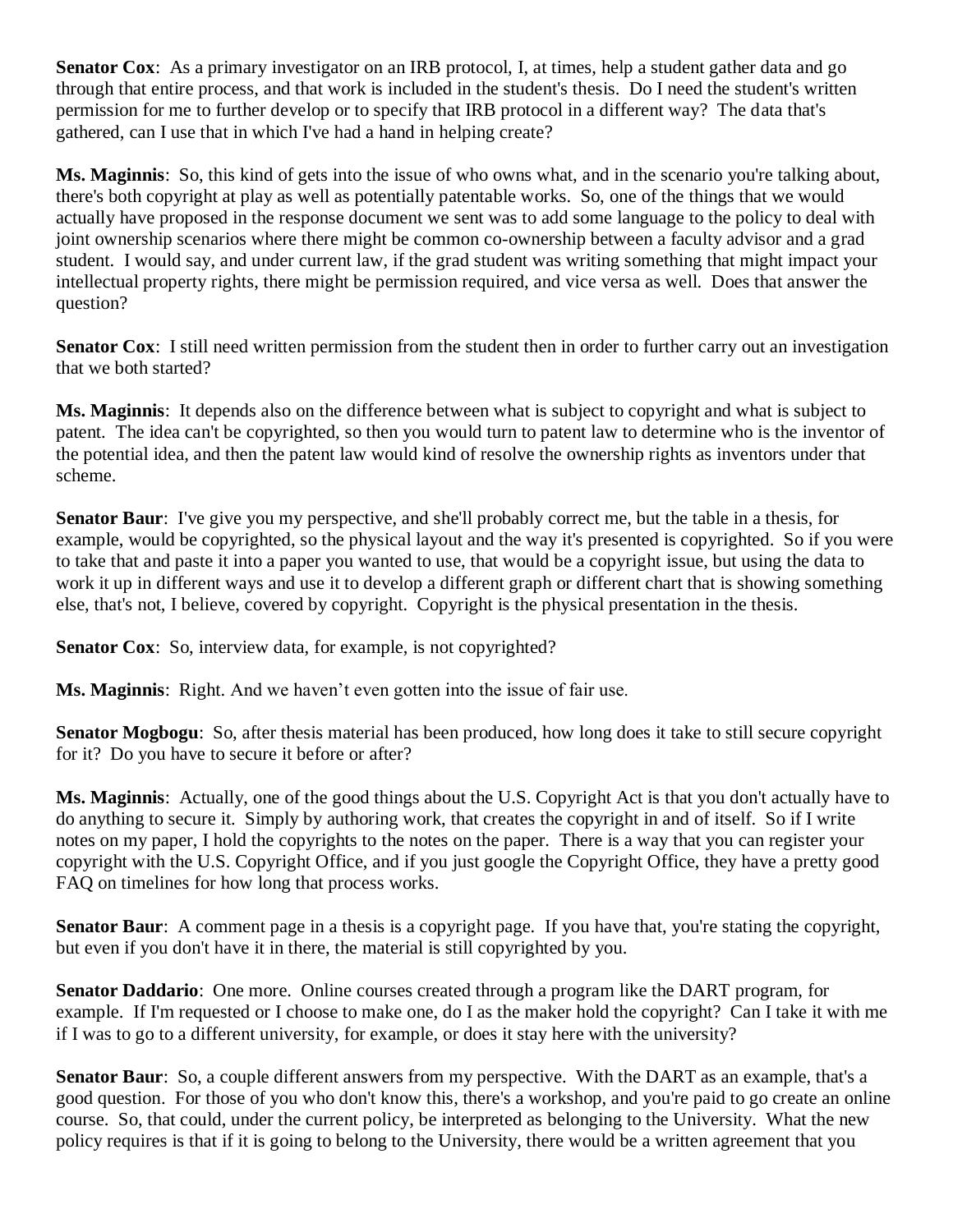would have to sign. So, if you take this DART course, and the University wants to have an ownership in it, they would sign as a condition that this is a work-for-hire, basically.

**Ms. Maginnis**: No, that's right. Our good old IP policy on the books since 1999 had a lot of ambiguities, and this was one of them, where you had a traditional academic copyrightable work that had software and, of course, technology as a potential item, and then the question was if the University asked me to do that, is it within the scope of employment, and might it be work-for-hire. So, to try and draw clearer, brighter lines to try to figure who owns what, we kind of moved the bar a little bit to say that if the University wanted the ownership rights at the outset it would have to be done through a work-for-hire. Otherwise, the default would be as a traditional academic copyrightable work.

**Senator Daddario**: So where in this current policy is this outlined? What section would that be?

**Ms. Maginnis**: That is in Section 3.2.2. The University Copyrights. That kind of establishes the sections where the University might hold the rights.

**Senator Daddario**: It might be a good idea to specify, as an example, online courses. Because right now I feel like online course creation falls into sort of a gray area. It's sort of covered, loosely, peripherally by the language, but it's not specified anywhere. And I would think that in the upcoming years, the online course creation will become a really big part of offering. Is it?

**Ms Maginnis**: The other thing I would refer you to would be the actual definition of the traditional academic copyrightable work, and this is kind of the old definition, but it does refer to educational software and courseware as materials that would be under that category unless it was a work-for-hire. Does that make sense?

**Senator Daddario**: Yes. I'm just thinking about related questions to this. For example, can anybody here answer a question about the DART program, or is that beyond? Because, from what I understand, the DART program is intended to be, from faculty in my department who have gone through it, they create courses with the stipulation that anybody from that point forward should be able to teach that course. But that seems like a strange stipulation if the original creator can own the copyright for it. So, how do those two things work together, and why would it be the case that the online course program would mandate that anybody else afterwards can do it, because in practice I don't think that that ever happens.

**Ms. Maginnis**: So, I think that would be one of the practices that if the draft IP policy moves forward, where we would have to address that specifically. And if the University would want to make those courses available generally, that would have to be addressed in an agreement upfront. Otherwise, the default would be back to traditional academic copyrightable work.

**Senator Baur**: So, my perspective as chair would be that I'm maybe going to pay a faculty member to create Chemistry 101, an online course version of that. I'm going to pay you to do that, so that people for the next 5- 10 years can teach that course, and so I'm hiring you to create that course for the department. And so I would have an agreement where you agree that, yeah, I'm going to create this, but people can use it to teach this course. And that's what I hired you to do, basically.

**Senator Daddario**: And presumably there would be negotiating power for the creator to dispute that or to say a caveat to that.

**Ms. Maginnis**: All agreements are negotiable.

**Senator Cox**: Just to make sure that I understand, in absence of a written request or demand for copyright privileges by the University, the creator automatically retains rights to that product.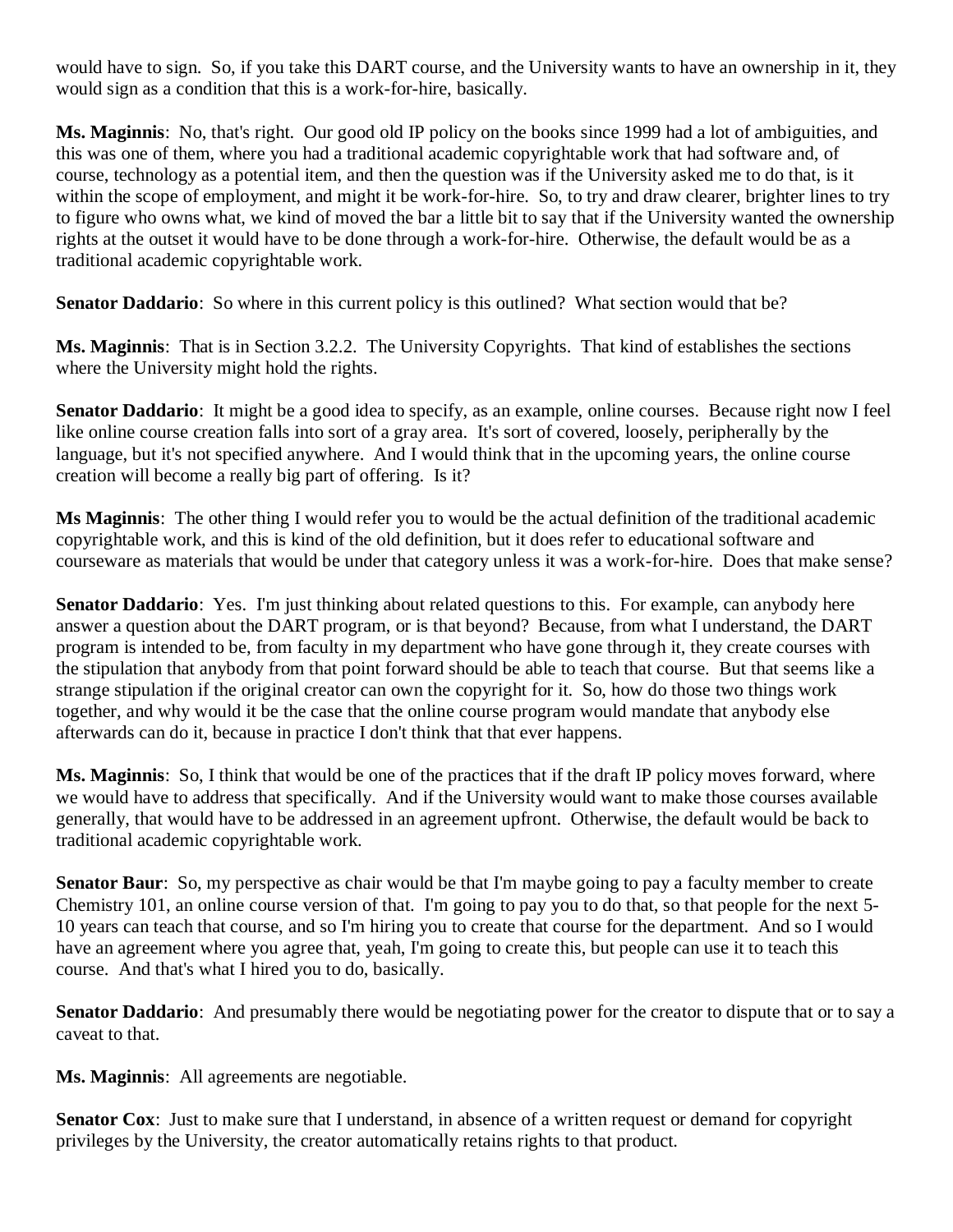**Ms. Maginnis**: Yes, unless one of the other scenarios comes into play. The substantial use of resources, or perhaps a sponsored research agreement where there might be a specific agreement that addresses it. But the default would be, unless there is a written agreement or substantial use of resources, it would default back to the faculty under traditional academic copyrightable work.

**Senator Kalter**: And a \$1500 stipend for DART courses is not substantial use of resources, it's simply part of your summer salary or something like that?

**Senator Baur**: Yes, unless there was an agreement. The new policy default would be you would have to have an agreement for the University to claim rights to use it.

**Senator Rich**: Yes, I think there's probably in both these questions an opportunity to note something in the revised policy that's referenced and answered a lot of these questions. A new clause that is proposed to be inserted. So, in reviewing most other university policies, you typically come across a line that says something to the effect of, unless we said it's yours, it's ours. That is usually kind of the tone in many cases, and Alice is nodding yes. In 3.5 under IP clarification, an added piece of that clause that is in the revisions that are referenced, is that creators, including students, will own intellectual property when none of the situations defined in this policy for University ownership applies. Which is the reverse of what you see at many, many universities. That is, unless we've explained it and said so, even though there are presumptions in the external legal environment that may put it as University ownership, we're saying it's not. It is the creator – faculty, student, staff member.

#### **Senator Daddario**: You said this is 3.5?

**Ms. Maginnis**: Yes, sorry, 3.4. The paragraph titled IP Clarification. So, in enacting some of the things that we talked about in the Q&A, the version we're looking at got adjusted a little bit.

**Senator Kalter**: We'll probably wrap this up, but I do want to point out a couple of things just while we're in the interim between this week and going forward. In the response on page 2 in the red, you had written that the work-for-hire Section 3.2.2 establishes that a written agreement is required. I'm not sure that it's quite that clear in that bullet point. It's a long bullet-pointed section, 3.2.2, so we may want to look back at that just to make sure that that corresponds with what you're saying, because the way I read that is that's one example, and I think we could probably make that clearer. Last time, Senator Ellerton had said that 2.8 and 3.2.2 could be better reconciled with one another, and I think that's still something of the case. The other thing I think would be nice for us to consider either this year or in Senator Daddario's scenario of updating the policy more than every five years – or more than every 30 years – you had given us some wording from NIU about clarifying some of this stuff, and the more I read that, the more I wasn't sure whether that would be something that we would recommend or not. It seemed on first glance to be a great idea. Then, I kept reading it and I thought, well, maybe, maybe not, so that might be something the Faculty Affairs Committee, maybe not this year, but next year, might look at that language. Is that wise to insert it? Is it better to leave it out? Can we clarify it just as is without adopting that language, or do we need to adopt that language? My understanding of the question that you answered about the Illinois law and the legal environment is that, in fact, state law does not require us at all to own any of this intellectual property created by employees. What it does require is that when we have it, we shepherd it correctly, and that I think what you're saying here is that the rest of that is sort of determined by copyright law, patent law, and that those are the sort of things we looked to. Am I reading that correctly?

**Ms. Maginnis**: To an extent. I guess I would say, in the general law, when you're in a work scenario, the default position would be that the employer – the entity – would own the intellectual property rights generated by the employees in the scope of their employment. The higher education exception that's been pretty uniformly adopted is the reservation of the traditional academic copyrightable work to faculty, scholars, and researchers. And so that's why this policy is consistent with that. I think the principles I outlined in the response in terms of use of University resources and the role of University researchers, both affiliated with the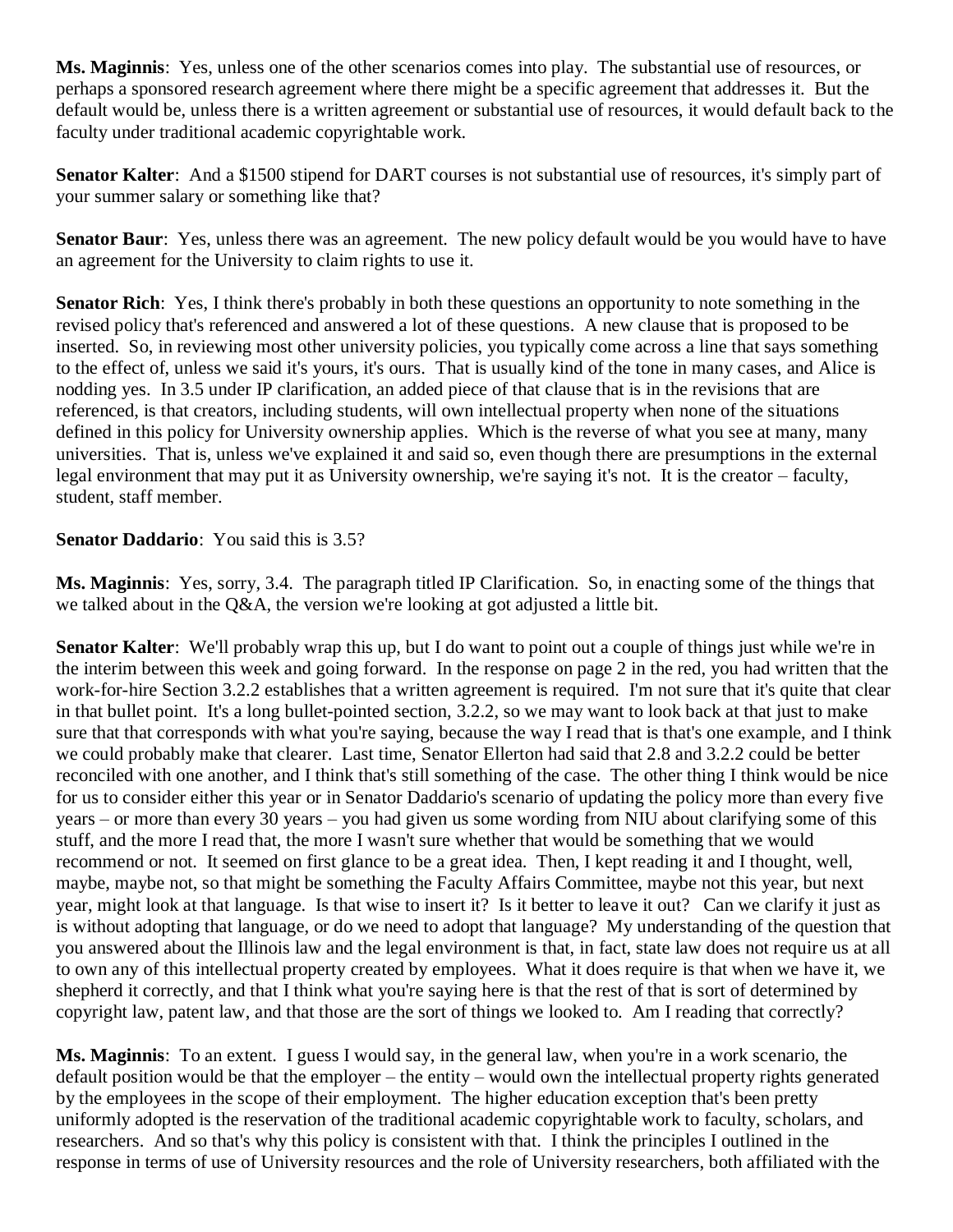University and not affiliated with the University, those kind of outline the scope of employment for faculty and researchers, and it's those principles and policies that this and the other IP policies at the other Illinois universities are grounded on.

**Senator Kalter**: The only other comment that I had is that I do think, and I think you actually gave us some language potentially for this, but it seems like anybody who gets into a joint ownership type of situation, especially one where one of the partial owners would be the University, that they need a little bit of guidance in the policy about that, because that gets into very complicated issues. It's obviously more complicated when you team with people. It's more complicated when you have substantial use of University resources. That was sort of an area where I thought there were grays that the policy didn't yet…it's not that the policy needs to clarify them itself, but to guide people in how to clarify them for themselves.

**Ms. Maginnis**: And I think in our response we proposed kind of reserving the joint ownership issue and requiring a written agreement to be in place, and that is a placeholder to an extent, but it's also kind of a sign post. So, in the road, we need an agreement here. I think the reason we didn't want to follow some of the examples of other universities, there are very elaborate scenarios on joint ownership that really go through each of the iterations possible. Faculty-faculty, University-faculty, faculty-student, and I think our mission in this policy update really has been keep what we've got, clarify where ambiguities exist, and preserve flexibility for growth in the future.

**Senator Dietz**: I'd just like to say that I very much appreciate the amount of time that this topic has gotten and the good work of the committee and the staff on this. I also like the spirit that if we're being flexible in one area, we're being flexible on the side of the individuals who are creating whatever they are creating. And so we hope that when that happens, that the individuals will be wildly successful, and I would be remiss, then, if I didn't say on behalf of Vice President Vickerman that then they would be very generous back to the University once they've been very successful.

**Senator Crowley**: Just a quick question before we end our discussion. During your presentation you mentioned 40%/60%, and I'm seeing in the document at the 5.5, there's a 35% and a 65% mentioned, and I don't really see…okay, I'm looking at a different document.

**Senator Kalter**: I think that one, it hasn't been updated in the actual draft itself. So, we've gone over our tacit 20 minutes, so we'll wrap this up here, but if anybody feels that we need to have more information about this before we move to action on the policy, please email us on the Executive Committee and let us know, and otherwise we'll talk about timing when we'll vote on this. Alright. Thanks very much, and thanks for coming.

#### *03.30.16.01AIF Annual Report 2016 (Senator Hoelscher/Administrative Affairs and Budget Committee) 03.30.16.02 Comprehensive Report (Senator Hoelscher/AABC/Alan Lacy, Interim Associate VP Academic Fiscal Mgmt)*

**Senator Kalter:** Let's move on now to the AIF annual report and recommendations from the Administrative Affairs and Budget Committee, and I'll pitch that to Senator Hoelscher.

**Senator Hoelscher**: Thank you very much. This got a little bit complicated, and I'm going to try to unravel it a little bit, but I took over in midstream, and then Senator Alan Lessoff wrote the report, and it just got exciting after that. You were given two attachments. The first one was AABC AIF Annual Report. That came from Alan Lacy in his office, and Provost Krejci will help me with the clarification on that. Thank you very much, Senator Krejci. The second file was the AABC Comprehensive Report, and that was our commentary – the committee's commentary – on the larger report. And what I'll do now is read some prepared remarks from the committee that just pulls that all together and very quickly in a nutshell describes what we're trying to do.

"The Blue Book assigns oversight of the AIF fund to the AABC, the Administrative Affairs and Budget Committee, which is responsible for reviewing the funds each year while engaging the Provost Office in an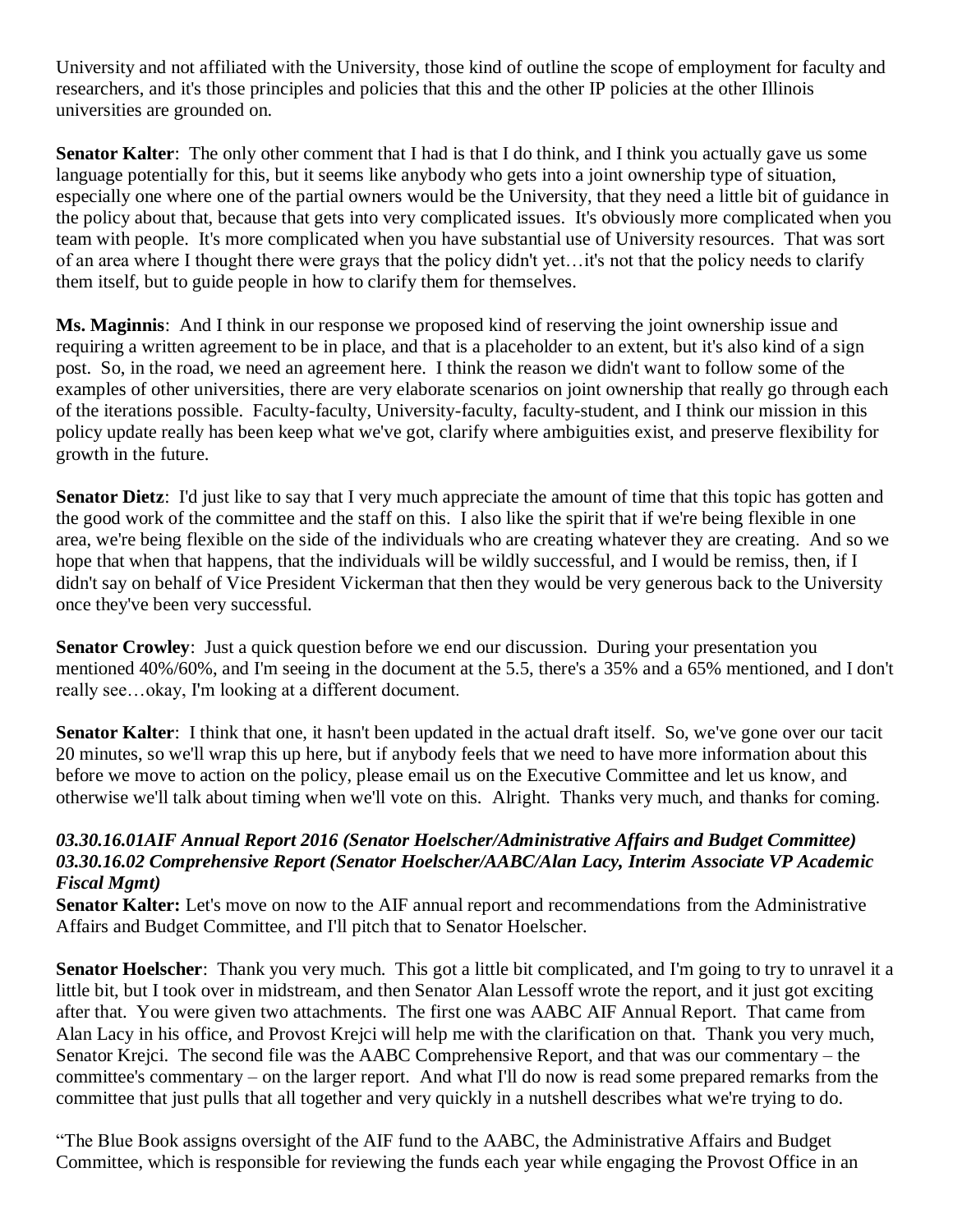ongoing discussion for its use, direction and implication. The AABC's portion of this process is to review the Academic Impact Fund report, understand it, and make recommendations, both to the Academic Senate and to the Provost Office through Dr. Alan Lacy, the Interim Associate Vice President of Academic Fiscal Management, as to ways to improve the operation of the fund, and to improve the transparency and clarity of the fund. Every department and school has a stake in the proper administration of the AIF. It is the fiscal mechanism that the University uses to manage and redistribute academic resources as tenure-line faculty leave the University and new positions open. In addition to its role in the reallocation of tenure lines, the University relies on the AIF to cover a wide variety of one-time, temporary, or interim expenses related to the departure and hiring of faculty, and to the movement of faculty into and out of administrative roles. Therefore, the Administrative Affairs and Budget Committee would strongly urge everyone in the Senate to take a very close look at the AIF report, and to consider its contents very closely. During the 2014-2015 year, the AABC focused on working with the Provost Office in developing documents that would explain the structure and operations of the AIF in as simple and accessible a manner as possible. This year, the Committee and the Provost Office have focused on making sure that that documentation and approach to reporting developed last year functioned as well as it was envisioned. The Committee and the Provost Office is optimistic that, indeed, this AIF report is much more transparent, clear, and easy to understand than in past years. The Committee is anxious to receive feedback from the Senate on this matter. Considering more practical matters, that of administration of the AIF fund, and considering the current uncertain nature of State budgeting, the Committee is appreciative of the cautious spending positions that the Provost Office has taken this year. As an example, for fiscal year 2017, it has held the number of tenure-line positions authorized to 28, the same for fiscal year 2016. Going forward, the AABC intends to examine the practical experiences of different constituencies around the University with the fund as a mechanism for managing personal requests and deliberation over them."

So, we urge you to take a very close look at the AIF report. What we're really, really interested in is making sure that we have that as transparent and clear and understandable as we possibly can. It's a very complicated fund. It's a very complicated report, but kudos to everyone involved. I think they've come a long way and done a really great job. And with that, I'll pass it back to Susan and assure you that Provost Krejci has promised me to be the expert in this.

**Senator Kalter**: Thank you, and before I open it up for questions, I'll just clarify again to everybody, the report that comes out of the Administrative Affairs and Budget Committee is the one you have numbered as 03.30.16.01, and the one that came from the Provost Office, Dr. Lacy, is 03.30.16.02, and it's actually in a nice yellow box for us there. That's the one that's written by the Provost Office. The other thing I was going to point out because it's sort of hard to remember all of this, but what Senator Hoelscher just articulated about holding the positions to 28, you'll see that on the Administrative Affairs and Budget Committee's second page. And what that means is that for fiscal year 2017, which means the stuff that we were hiring for this year so that the person would start in August, those are the positions that were held to 28. Same as the fiscal year before that, where the people would right now be in their first year. Currently, no determination regarding the number of authorized hires has occurred. In other words, that would be for FY18 hires because, obviously, we don't know what the budget picture is yet, and so keeping with that conservative budget planning, those decisions are not going to be made right now in April, but later on in the year.

So, with that, are there any questions about any of that? And Senator Krejci, did you want to make any statements about it?

**Senator Krejci:** Well, what I said was I'd be able to field most broad questions. Alan Lacy is out of town, but he will be here the next time, and that was really the schedule. But I do want to answer any broad questions that you have, and also if there are specific data questions, we'll certainly get that back to Destini Fincham. As some of you know, she does all the day-to-day operations on this, and although we talked about having her come here, she has two small, sick children, and she is sick as well. So, she is not here tonight, but I'd be happy to try to entertain questions. A little bit of a background on this. This is a complicated fund, and it was created so we could allocate resources tenure-track many years ago as strategically as possible. We did make a couple small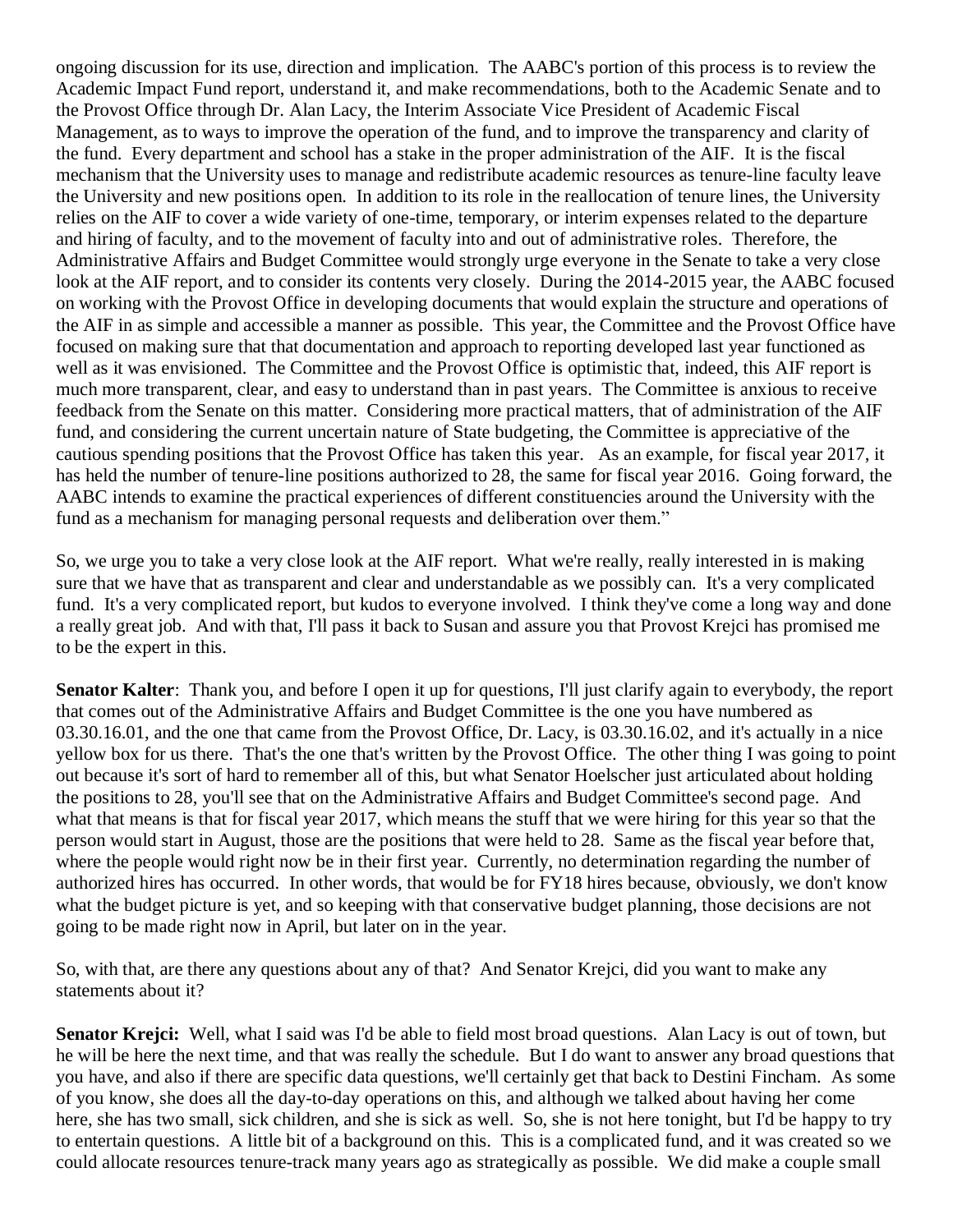changes this year, and we're continuing to look at incremental shifts. One of the things we worked at really hard last year was just to say, do people really understand this, and how can we back that out? The other change we did make that people may or may not have picked up here is in instructional capacity. Instructional capacity broadly described is that if a department has some gaps because they are waiting to hire a tenure-track faculty, they have someone out on leave, they have an FMLA, they have something that's not covered, the AIF then will cover that in instructional capacity. And that has changed over the years. Previously, about a year and a half to two years ago, how it was calculated every year for colleges at the college level was they looked at the number of credit hours produced by non-tenure-track faculty over a three-year rolling average times the cost per credit hour, and that's what the college got. When I came in at this office, I talked to the deans to say, do you really understand completely how this formula is, and is this really what we want to do, because I thought there was a mismatch. People would have a resignation, or something would happen after the fact, and yet we didn't have the ability to match their resources because the formula was backward-looking, not forward-looking. So we spent a lot of time over the last year and a half meeting with chairs and deans to say, can we create this structure that more aptly aligns with our goals, which is to give departments and colleges the resources they need to teach the courses that are not covered. And so, with that, Alan and Jonathan and a couple others met with every dean and came up with a different model that looked forward-looking to say what are your needs, and instead of releasing all of it in February for the next year, we released 80% of it, because I have noticed that between February and August, lots of things happen. There are resignations. There are illnesses. There are problems. And now we have a way to then allocate those resources where the needs are. So, that may be too much information, but our intent and our goal is to continue to make this fund as transparent as possible and as aligned with the needs of the departments and colleges as we possibly can. And I'd be happy to answer any questions.

**Senator Chebolu:** So, this model that you just proposed, that also applies for the summertime, or is it just for the school year?

**Senator Krejci**: The summer funding is a completely different model, so this is really only the academic year.

**Senator Cox:** Does the AIF fund cover compression pay issues?

**Senator Krejci**: I think I understand your question, Senator Cox. The AIF…if someone in a tenure-track position receives an offer from another institution – this is the closest I think you can get to that – if there is a written offer, it can be submitted to the AIF to see if that could be raised given a written offer. That is probably the closest it gets to being able to address a faculty salary.

**Senator Cox**: I see. I did read that here in the report. I was referring to current faculty.

**Senator Krejci**: There's no specific guideline in the AIF that would allow for adjustment of what someone might see as compression or inversion.

**Senator Kalter**: Any other questions? Alright, great. And hold any that you don't have for next time. Create more that you do have for next time, and we'll see this again in two weeks, and then Alan Lacy will also be here at that time. Great.

#### *03.28.16.01 Institutional Priorities Report (Senator Marx/Planning and Finance Committee)*

**Senator Kalter:** And the last thing we're going to do tonight, because it's coming up on 8:30, we are going to look at the Institutional Priorities Report Draft from Planning and Finance Committee, and I'll turn that over to Senator Marx.

**Senator Marx:** The Planning and Finance Committee brings before you this years' Institutional Priorities Report as an information item. This year's report has been reorganized to be in alignment with Educating Illinois by dividing the priorities into the four goal areas that Educating Illinois has. Most of the priorities we've